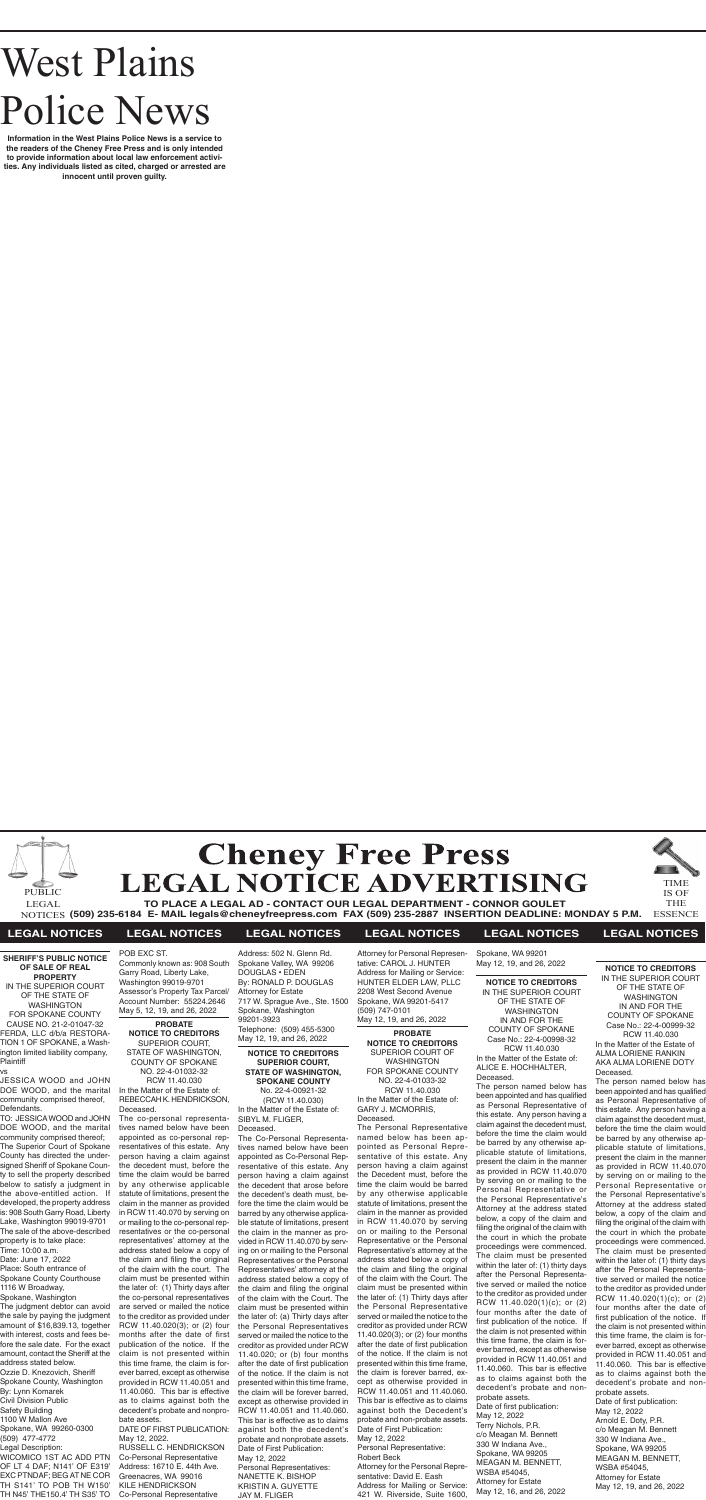**NOTICE TO CREDITORS** SUPERIOR COURT, STATE OF WASHINGTON, SPOKANE COUNTY NO. 22-4-00979-32

In the Matter of the Estate of: RACHELLE (NMI) BARBER, Deceased.

The General Administrator named below has been appointed as General Administrator of this estate. Any person having a claim against the decedent must, before the time such claims would be barred by any otherwise applicable statute of limitations, present the claim in the manner provided by RCW 11.40.070 by serving on or mailing to the General Administrator or the General Administrator's attorney of record, at the address stated below a copy of the claim and filing the original of the claim with the court in which the probate proceedings were

commenced. The claim must be presented within the later of: (1) Thirty days after the General Administrator served or mailed the notice to the creditor as provided under RCW 11.040.020(1)(c); or (2) four months after the date of first publication of the notice. If the claim is not presented within this time frame, the claim is forever barred, except as otherwise provided in RCW 11.040.051 and 11.40.060. This bar is effective as to claims against both the decedent's probate and nonprobate assets.

DATE OF FIRST PUBLICATION: May 5, 2022 /S/ Gregory S. Morrison GREGORY S. MORRISON, WSBA #15123 Attorney for the General Administrator Address for Service: 921 W. Broadway, Ste. 302 Spokane, WA 99201 /S/ Jon G. Barber JON G. BARBER General Administrator May 5, 12, and 19, 2022

**PROBATE NOTICE TO CREDITORS** SUPERIOR COURT OF WASHINGTON IN AND FOR WHITMAN COUNTY Case No.: 22 4 00069 38 RCW 11.40.030 In the Matter of the Estate of:

ROBERT F. PATRICK, Deceased.

The Co-Personal Representatives named below have been appointed as Co-Personal Representatives of this estate. Any persons having claims against the deceased must, before the time such claim would be barred by any otherwise applicable statute of limitations, present the claim in the manner as provided in RCW 11.40.070 by serving on or mailing to the Copersonal Representatives or the Co-Personal Representatives' attorney at the address stated below a copy of the claim and filing the original of the claim with the court in which the probate proceedings were commenced. The claim must be presented within the later of: (1) Thirty days after the Co-Personal Representatives served or mailed the notice to the creditor as provided under RCW 11.40.020 (1)(c); or (2) four months after the date of first publication of the notice. If the claim is not presented within this time frame, the claim is forever barred, except as otherwise provided in RCW 11.40.051 and 11.40.060. This bar is effective as to claims against both the decedent's probate and nonprobate assets.

DATE OF FIRST PUBLICATION: May 5, 2022

/s/ TODD R. PATRICK TODD R. PATRICK, Co-personal representative of the Estate of Robert F. Patrick, Deceased Address: 9029 NE 36th Street Yarrow Point, WA 98004 /s/ MARK H. PATRICK MARK H. PATRICK, Co-personal representative of the Estate of Robert F. Patrick, Deceased Address: 5906 E. 25th Lane Spokane, WA 99223 AITKEN, SCHAUBLE, PATRICK, NEILL & SCHAUBLE Linda M. Schauble, WSBA #014707 Attorneys for Estate P.O. Box 307 Pullman, WA 99163 (509) 334-3505 May 5, 12, and 19, 2022

**PROBATE NOTICE TO CREDITORS** SUPERIOR COURT OF WASHINGTON FOR SPOKANE COUNTY NO. 22 400927-32 RCW 11.40.030 In the Matter of the Estate of: ROBERT L. HILL, Deceased.

The Personal Representative named below has been appointed as Personal Representative of this estate. Any person having a claim against the Decedent must, before the time the claim would be barred by any otherwise applicable statute of limitations, present the claim in the manner as provided in RCW 11.40.070 by serving on or mailing to the Personal Representative or the Personal Representative's attorney at the address stated below a copy of the claim and filing the original of the claim with the Court. The claim must be presented within the later of: (1) Thirty days after the Personal Representative served or mailed the notice to the creditor as provided under RCW 11.40.020(3); or (2) four months after the date of first publication of the notice. If the claim is not presented within this time frame, the claim is forever barred, except as otherwise provided in RCW 11.40.051 and 11.40.060. This bar is effective as to claims against both the Decedent's probate and non-probate assets. Date of First Publication: May 5, 2022 Personal Representative: Peggy A. Hill Attorney for the Personal Representative: David E. Eash Address for Mailing or Service: 421 W. Riverside, Suite 1600, Spokane, WA 99201

May 5, 12, and 19, 2022

**PROBATE NOTICE TO CREDITORS** SUPERIOR COURT OF THE STATE OF WASHINGTON KING COUNTY No. 22-4-02891-0 SEA RCW 11.40.030 In the Matter of the Estate of JUDY E. KAUFFMAN, Deceased.

The personal representative named below has been appointed and has qualified as personal representative of this estate. Any person having a claim against the decedent must, before the time the claim would be barred by any otherwise applicable statute of limitations, present the claim in the manner provided in RCW 11.40.070 by serving on or mailing to the personal representative or the personal representatives' attorney at the address stated below a copy of the claim and filing the original of the claim with the Court in which the probate proceedings were commenced. The claim must be presented within the later of: (1) Thirty days after the personal representative served or mailed notice to the creditor as provided under RCW 11.40.020(1)(c); or (2) four months after the date of first publication of the notice. If the claim is not presented within this time frame, the claim is forever barred, except as otherwise provided in RCW 11.40.051 and 11.40.060. This bar is effective as to claims against both the decedent's probate and nonpro-

bate assets. DATE OF FILING: April 26, 2022 DATE OF FIRST PUBLICATION: May 5, 2022

/s/ Chris G. Kauffman CHRIS G. KAUFFMAN Personal Representative

Attorney for the Personal Representative: DAVIS WRIGHT TREMAINE

LLP /s/ DANA M. REID

By: Dana M. Reid,

WSBA No. 23197 Address for Mailing or Service: c/o Davis Wright Tremaine LLP

920 Fifth Avenue Suite 3300

Seattle, Washington 98104-1610 (206) 622-3150

Court of Probate Proceedings and Cause Number:

King County Superior Court, Seattle, Washington

Cause Number: 22-4-02891-0 SEA

May 5, 12, and 19, 2022

#### **PROBATE NOTICE TO CREDITORS**

SUPERIOR COURT, STATE OF WASHINGTON, COUNTY OF SPOKANE No. 22-4-00959-32

RCW 11.40.030 In the Matter of the Estate of: TIMOTHY JOHN DRAGGOO,

Deceased. The Personal Representative named below has been appointed and has qualified as Personal Representative of this Estate. The Personal Representative has appointed the attorneys of record named below agent for service of all claims. Persons having claims against the deceased must, prior to the time such claims would be barred by any otherwise applicable statute of limitations, serve their claims on the attorneys of record at the address stated below and file an executed copy of the claim with the Clerk of this Court within four months after the date of first publication of this notice or within four months after the date of the filing of the copy of this notice with the Clerk of Court, whichever is later, or, except under those provisions included in R.C.W. 11.40.011 or 11.40.013, the claim will be forever barred. This bar is effective as to claims against both the probate assets and non-probate assets of the decedent.

asking the Court to end your this estate. Any person having a The Petitioner has started a case

DATE OF FILING OF NOTICE TO CREDITORS with Clerk of Court: April 28, 2022. DATE OF FIRST PUBLICATION: May 5, 2022 DARCEY DRAGGOO Personal Representative Presented by: CATHERINE KARDONG, WSBA No. 47144 WINSTON & CASHATT, LAWYERS, 601 W Riverside, Suite 1900 Spokane, WA 99201 Phone: (509) 838-6131 Attorneys for DARCEY DRAGGOO Personal Representative May 5, 12, and 19, 2022

**PROBATE NOTICE TO CREDITORS IN THE SUPERIOR COURT FOR THE STATE OF WASHINGTON IN AND FOR THE COUNTY OF SPOKANE** No. 22-4-00679-32 RCW 11.40.030 In the Matter of the Estate of

MARY ANN BOND, Deceased.

The Personal Representative named below has been appointed as Personal Representative of this estate. Any person having a claim against the decedent must, before the time the claim would be barred by any otherwise applicable statute of limitations, present the claim in the manner as provided in RCW 11.40.070 by serving on or mailing to the Personal Representative or the Personal Representative's attorney at the address stated below a copy of the claim and filing the original of the claim with the court in which the probate proceedings were commenced. The claim must be presented within the later of: (1) Thirty days after the Personal Representative served or mailed the notice to the creditor as provided under RCW 11.40.020(1) (c); or (2) four months after the date of first publication of the notice. If the claim is not presented within this time frame, the claim is forever barred, except as otherwise provided in RCW 11.40.051 and 11.40.060. This bar is effective as to claims against both the decedent's probate and nonprobate assets. Date of first publication: May 5, 2022 /s/ Dan M. Bond

Dan M. Bond Personal Representative Attorney for Personal Representative: MICHELLE K. FOSSUM, WSBA #20249 SAYRE SAYRE & FOSSUM, P.S. Address for Mailing or Service: 201 West North River Drive, Suite 460 Spokane, Washington 99201-2262 (509) 325-7330 May 5, 12, and 19, 2022

**PROBATE NOTICE TO CREDITORS** SUPERIOR COURT, SPOKANE COUNTY, WASHINGTON Case No.: 22-400970-32 In the Matter of the Estate of: RONALD STONE and LAVERNE STONE, Deceased.

The appointment of a Personal Representative for Decedent's probate estate in the state of Washington.

The personal representative named below has been appointed as personal representative of this estate. Any person having a claim against the decedent must, before the time the claim would be barred by any otherwise applicable statute of limitations, present the claim in the manner provided in RCW 11.40.070 by serving on or mailing to the personal representative or the personal representative's attorney at the address stated below, a copy of the claim and filing the original claim with the court in which the probate proceedings were commenced. The claim must be presented within the later of (1) Thirty (30) days after the personal representative served or mailed the notice to the creditor as provided under RCW 11.40.020(1)(c); or (2) four months after the date of first publication of the notice. If the claim is not presented within this time frame, the claim is forever barred, except as otherwise provided in RCW 11.40.051 and 11.40.060. This bar is effective as to claims against both the decedent's probate and nonpro-

According to the records of the Court that were then available: ∙ No cause number regarding Decedent had been issued to any other Notice Agent, and

bate assets. DATE OF FIRST PUBLICATION: May 5th, 2022

PERSONAL REPRESENTA-TIVE: JANETTE S. SOULIER

ATTORNEY FOR THE PER-SONAL REPRESENTATIVE: JOSHUA P. GREWE, WSBA #53653 ADDRESS FOR MAILING OR SERVICE: 103 E. Indiana Ave., Ste. A Spokane, WA 99207 COURT OF PROBATE PROCEEDINGS: Spokane County Superior May 5, 12, and 19, 2022

**PROBATE** 

**NOTICE TO CREDITORS** SUPERIOR COURT, SPOKANE COUNTY, WASHINGTON Case No.: 22-4-00969-32 In the Matter of the Estate of:

JESSIE L. MITCHELL, Deceased.

The personal representative named below has been appointed as personal representative of this estate. Any person having a claim against the decedent must, before the time the claim would be barred by any otherwise applicable statute of limitations, present the claim in the manner provided in RCW 11.40.070 by serving on or mailing to the personal representative or the personal representative's attorney at the address stated below, a copy of the claim and filing the original claim with the court in which the probate proceedings were commenced. The claim must be presented within the later of (1) Thirty (30) days after the personal representative served or mailed the notice to the creditor as provided under RCW 11.40.020(1)(c); or (2) four months after the date of first publication of the notice. If the claim is not presented within this time frame, the claim is forever barred, except as otherwise provided in RCW 11.40.051 and 11.40.060. This bar is effective as to claims against both the decedent's probate and nonprobate assets.

DATE OF FIRST PUBLICATION: May 5, 2022 PERSONAL REPRESENTA-TIVE: Angela Roll ATTORNEY FOR THE PER-SONAL REPRESENTATIVE: Joshua P. Grewe, WSBA #53653 ADDRESS FOR MAILING OR SERVICE: 103 E. Indiana Ave., Ste. A Spokane, WA 99207 COURT OF PROBATE PROCEEDINGS Spokane County Superior May 5, 12, and 19, 2022

**NOTICE TO CREDITORS** IN THE SUPERIOR COURT OF THE STATE OF WASHINGTON IN AND FOR THE COUNTY OF SPOKANE Case No.: 22-4-00999-32 RCW 11.40.030 In the Matter of the Estate of ALMA LORIENE RANKIN AKA ALMA LORIENE DOTY Deceased.

The person named below has been appointed and has qualified

**PROBATE NOTICE TO CREDITORS** SUPERIOR COURT, STATE OF WASHINGTON COUNTY OF SPOKANE Case No.: 22-4-01003-32 RCW 11.40.030

In the Matter of the Estate of: ANNE S. UYEHARA, Deceased.

The personal representative named below has been appointed as personal representative of this estate. Any person having a claim against the decedent must, before the time the claim would be barred by any otherwise applicable statute of limitations, present the claim in the manner as provided in RCW 11.40.070 by serving on or mailing to the personal representative or the personal representative's attorney at the address stated below a copy of the claim and filing the original of the claim with the court. The claim must be presented within the later of: (1) Thirty days after the personal representative served or mailed the notice to the creditor as provided under RCW 11.40.020(3); or (2) four months after the date of first publication of the notice. If the claim is not presented within this time frame, the claim is forever barred, except as otherwise provided in RCW 11.40.051 and 11.40.060. This bar is effective as to claims against both the decedent's probate and nonprobate assets.

DATE OF FIRST PUBLICATION: May 12, 2022 ROBERT K. UYEHARA Personal Representative Address: 3825 S. Abbot Rd.

Spokane, WA 99224 DOUGLAS • EDEN By: KJIRSTIN GRAHAM Attorney for Estate 717 W. Sprague Ave., Ste. 1500 Spokane, Washington 99201-3923 Telephone: (509) 455-5300 May 12, 19, and 26, 2022

**PROBATE NOTICE TO CREDITORS** SUPERIOR COURT, STATE OF WASHINGTON, COUNTY OF SPOKANE NO. 22-4-01021-32 RCW 11.40.030

In the Matter of the Estate of: STEPHEN R. PAULETTO, Deceased.

The personal representative named below has been appointed as personal representative of

**AMENDED SUMMONS PUBLICATION** SUPERIOR COURT, STATE OF WASHINGTON, COUNTY OF SPOKANE No. 22-3-00749-32

HANNAH ALMUQRIN, Petitioner, V.

#### MOHAMMED ALMUQRIN, Respondent.

The State of Washington to the said Respondent, Mohammed Alrnuqrin:

You are hereby summoned to appear within sixty days after the date of the first publication of this Summons, to wit, within sixty (60) days after the 2nd day of May, 2022, and defend the above entitled action in the above entitled Court, and answer the Petition of Petitioner Hannah Almuqrin, and serve a copy of your answer upon the undersigned attorney for the Petitioner, Martin A. Pel tram, at his office below stated; and in case of your failure so to do, a judgment will be rendered against you according to the demand of the petition, which has been filed with the Clerk of said Court.

as Personal Representative of this estate. Any person having a claim against the decedent must, before the time the claim would be barred by any otherwise applicable statute of limitations, present the claim in the manner as provided in RCW 11.40.070 by serving on or mailing to the Personal Representative or the Personal Representative's Attorney at the address stated below, a copy of the claim and filing the original of the claim with the court in which the probate proceedings were commenced. The claim must be presented within the later of: (1) thirty days after the Personal Representative served or mailed the notice to the creditor as provided under RCW 11.40.020(1)(c); or (2) four months after the date of first publication of the notice. If the claim is not presented within this time frame, the claim is forever barred, except as otherwise provided in RCW 11.40.051 and 11.40.060. This bar is effective as to claims against both the decedent's probate and nonprobate assets.

Date of first publication: May 12, 2022 Arnold E. Doty, P.R. c/o Meagan M. Bennett 330 W Indiana Ave., Spokane, WA 99205 MEAGAN M. BENNETT, WSBA #54045, Attorney for Estate May 12, 19, and 26, 2022 marriage. Petitioner is requesting that your marriage be dissolved and that her requests within her Petition be granted. A lawyer is not required, but it is a good idea to talk to a lawyer; however, you may file and serve your Response without one. DATED this 2nd day of May,

2022. /s/ Martin A. Peltram MARTIN A. PELTRAM, WSBA#23681 Attorney for Petitioner 900 N. Maple St., Suite 200 Spokane, WA 99201 Peltram Law Offices 900 North Maple, Suite 200 Spokane, Washington 99201 (509)624-4922 May 5, 12, 19, 26, June 2, and 9, 2022

claim against the decedent must, before the time the claim would be barred by any otherwise applicable statute of limitations, present the claim in the manner as provided in RCW 11.40.070 by serving on or mailing to the personal representative or the personal representative's attorney at the address stated below a copy of the claim and filing the original of the claim with the court. The claim must be presented within the later of: (1) Thirty days after the personal representative served or mailed the notice to the creditor as provided under RCW 11.40.020(3); or (2) four months after the date of first publication of the notice. If the claim is not presented within this time frame, the claim is forever barred, except as otherwise provided in RCW 11.40.051 and 11.40.060. This bar is effective as to claims against both the decedent's probate and nonprobate assets. DATE OF FIRST PUBLICATION: May 12, 2022. DEBORAH A. PAULETTO Personal Representative Address:

11702 W. Seven Mile Rd. Spokane, WA 99224 DOUGLAS • EDEN By: RYAN M. DOUGLAS Attorney for Estate 717 W. Sprague Ave., Ste. 1500 Spokane, Washington 99201-3923

Telephone: (509) 455-5300 May 12, 19, and 26, 2022

#### **NOTICE TO CREDITORS SUPERIOR COURT OF WASHINGTON COUNTY OF SPOKANE** NO. 22-4-01098-32 IN RE THE ESTATE OF SHAWN M. WITKOWSKI,

Deceased. The personal representative named below has been appointed as personal representative of this estate. Any person having a claim against the decedent must, before the time the would be barred by any otherwise applicable statute of limitations, present the claim in the manner as provided in RCW 11.40.070 by serving on or mailing to the Personal Representative or the Personal Representative's attorney at the address stated below a copy of the claim and filing the original of the claim with the court. The claim must be presented within the later of: (1) Thirty days after the Personal Representative served or mailed the notice to the creditor as provided under RCW 11.40.020(1) ( c ); or (2) four months after the date of first publication of the notice. If the claim is not presented within this time frame, the claim is forever barred, except as otherwise provided in RCW 11.40.051 and 11.40.060. This bar is effective as to claims against both the decedent's probate and non-probate assets. DATE OF FIRST PUBLICATION:

**May 19, 2022** PERSONAL REPRESENTATIVE: **MORGAN J. STRICKLAND** ATTORNEY FOR PERSONAL REPRESENTATIVE: **Robb E. Grangroth** ADDRESS FOR MAILING OR SERVICE: **1235 N. Post St. Ste. 100 Spokane, WA 99201** May 19, 26, and June 2, 2022

#### **NONPROBATE NOTICE TO CREDITORS**

SUPERIOR COURT OF WASHINGTON FOR SPOKANE COUNTY NO. 22401082-32 (RCW 11.42.030) Nonprobate Estate of WILLIAM DEAN MURRAY, Deceased.

#### **PLEASE TAKE NOTICE**

As Notice Agent, I have elected to give notice to Decedent's creditors.

On the date of filing of this Nonprobate Notice to Creditors with the Court:

• I had no knowledge of:

∙ Any other person acting as Notice Agent, or

∙ No Personal Representative of Decedent's probate estate had been appointed.

Any person having a claim against Decedent must present the claim:

• Before the time when the claim would be barred by any applicable statute of limitations, and • In the manner provided in RCW 11.42.070:

∙ By filing with the Court the original of the signed Creditor's Claim, and

∙ By serving upon or mailing by first class mail to me at the address provided below a copy of the signed Creditor's Claim.

The Creditor's Claim must be presented by the later to occur of: • Thirty (30) days after I served or mailed this Notice to you as provided in RCW 11.42.020(2)(c), or • Four (4) months after the date of first publication of this Notice. If the Creditor's Claim is not presented within the foregoing time period, the claim will be forever barred except as provided in RCW 11.42.050 and 11.42.060. This bar is effective for claims against both the Decedent's probate and non-probate assets. In accordance with RCW 9A.72.085, I declare under penalty of perjury under the laws of the State of Washington that the foregoing is true and correct to the best of my knowledge. Date: On MAY 11, 2022 Place: At SPOKANE, WA Signature: Brian Murray BRIAN MURRAY, Notice Agent Address for Mailing or Service: 4418 S GLENVIEW LANE, SPOKANE, WA 99223 Date of First Publication of this Notice: MAY 19th, 2022. May 19, 26, and June 2, 2022

**PROBATE NOTICE TO CREDITORS** IN THE SUPERIOR COURT OF THE STATE OF WASHINGTON FOR SPOKANE COUNTY NO. 22401035-32 RCW 11.40.020, 11.40.030 IN THE MATTER OF THE ESTATE OF SHAWN D. KIVETT, Deceased.

The Personal Representative named below has been appointed as Personal Representative of this estate. Any person having a claim against the Decedent must, before the time the claim would be barred by any otherwise applicable statute of limitations, present the claim in the manner as provided in RCW 11.40.070 by serving on or mailing to the Personal Representative or the Personal Representative's attorney at the address stated below a copy of the claim and filing the original of the claim with the court. The claim must be presented within the later of: (1) thirty days after the Personal Representative served or mailed the notice to the creditor as provided under RCW 11.40.020(3); or (2) four months after the date of first publication of the notice. If the claim is not presented within this time frame, the claim will be forever barred, except as otherwise provided in RCW 11.40.051 and RCW 11.40.060. This bar is effective as to claims against both the probate assets and nonprobate assets of the decedent. Date of First Publication: May 19, 2022 /s/ Joann Kivett JOANN KIVETT Personal Representative of the Estate of Shawn D. Kivett PREPARED BY: BRIAN G. GOSLINE, P.C. /s/ Brian G. Gosline BRIAN G. GOSLINE Attorney for Personal Representative WSBA NO. 19225 Brian G. Gosline, P.C. 1129 E. Rockwood Spokane, WA 99203 Telephone: (509) 747-2002 May 19, 26, and June 2, 2022

# **LEGAL DEADLINE: Monday @ 5:00 P.M.**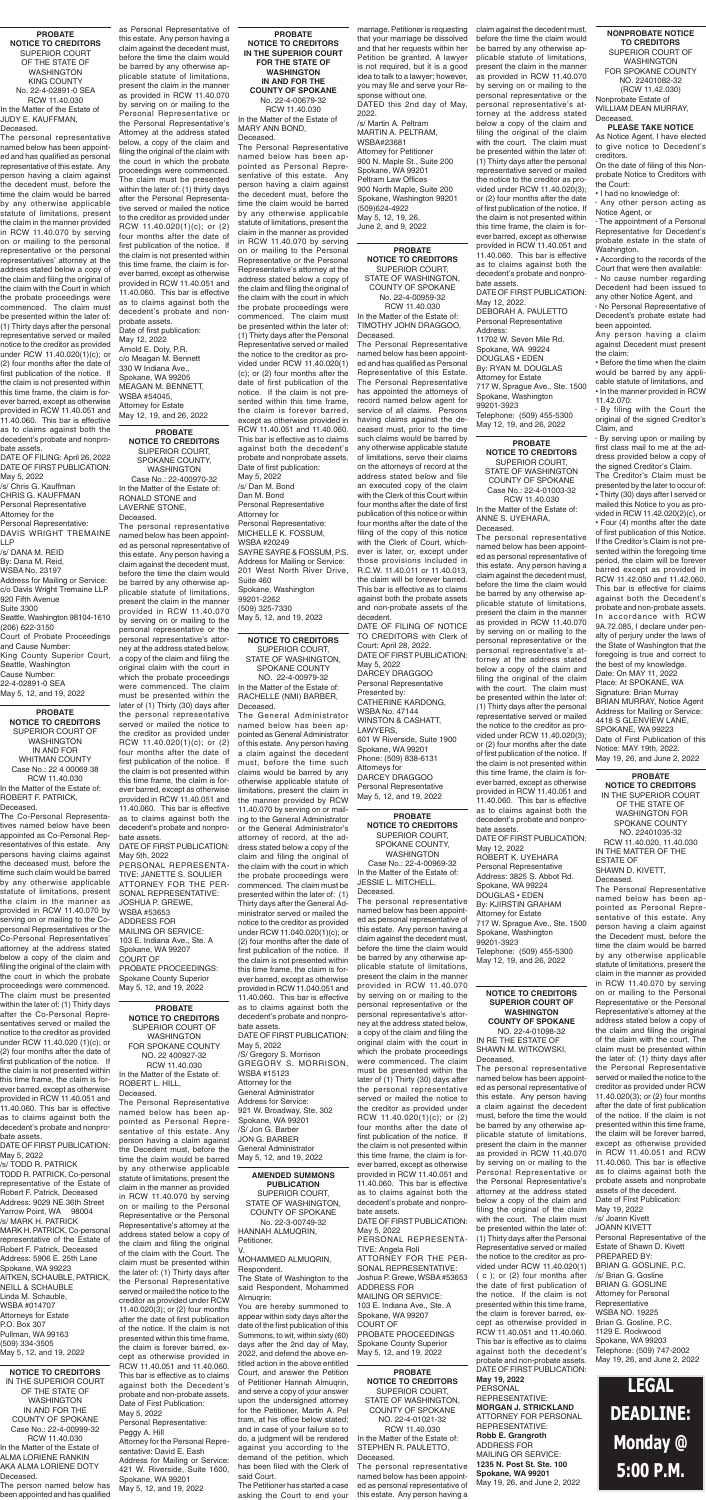#### **PROBATE NOTICE TO CREDITORS** SUPERIOR COURT SPOKANE COUNTY, WASHINGTON Case No.: 22-4-01069-32 In the Matter of the Estate of: MICHAEL A. HACKNER and ANNIE M. HACKNER, Deceased.

The personal representative named below has been appointed as personal representative of this estate. Any person having a claim against the decedent must, before the time the claim would be barred by any otherwise applicable statute of limitations, present the claim in the manner provided in RCW 11.40.070 by serving on or mailing to the personal representative or the personal representative's attorney at the address stated below, a copy of the claim and filing the original claim with the court in which the probate proceedings were commenced. The claim must be presented within the later of (1) Thirty (30) days after the personal representative served or mailed the notice to the creditor as provided under RCW 11.40.020(1)(c); or (2) four months after the date of first publication of the notice. If the claim is not presented within this time frame, the claim is forever barred, except as otherwise provided in RCW 11.40.051 and 11.40.060. This bar is effective as to claims against both the decedent's probate and nonprobate assets.

**NOTICE OF TRUSTEE'S SALE PURSUANT TO THE REVISED CODE OF WASHINGTON CHAPTER 61.24 ET. SEQ.** Deed of Trust Recording No.: 6852775 Grantor: **Bart W. Maier, a single person** Current Beneficiary: SNAP Financial Access Lucent Law, PLLC Current Loan Servicer: SNAP Financial Access Legal Description (abbr.): Lot 3 Block 2 KEDLIN ADDN Parcel No.: 36191.1307

> DATE OF FIRST PUBLICATION: May 19, 2022 PERSONAL REPRESENTA-TIVE: Mary J. Morse ATTORNEY FOR THE PER-SONAL REPRESENTATIVE: Joshua P. Grewe, WSBA #53653 ADDRESS FOR MAILING OR SERVICE: 103 E. Indiana Ave., Ste. A Spokane, WA 99207 COURT OF PROBATE PROCEEDINGS Spokane County Superior May 19, 26, and June 2, 2022

**PROBATE** 

Occupant Occupant<br>228 W. Kedlin Ct. 230 W. Kedlin Ct. Spokane WA 99218 Spokane, WA 99218 Spokane County Environmental Services Attn: Kevin R. Cooke, Director Public Works Building 4th floor 1026 W Broadway Ave Spokane, WA 99260

> **NOTICE TO CREDITORS** IN THE SUPERIOR COURT OF THE STATE OF WASHINGTON FOR SPOKANE COUNTY NO. 22401034-32 RCW 11.40.020, 11.40.030 IN THE MATTER OF THE ESTATE OF WILLIAM D. KASNEY, Deceased.

The Personal Representative named below has been appointed as Personal Representative of this estate. Any person having a claim against the Decedent must, before the time the claim would be barred by any otherwise applicable statute of limitations, present the claim in the manner as provided in RCW 11.40.070 by serving on or mailing to the Personal Representative or the Personal Representative's attorney at the address stated below a copy of the claim and filing the original of the claim with the court. The claim must be presented within the later of: (1) thirty days after the Personal Representative served or mailed the notice to the

TO:

**I.**

**June 24, 2022, at the hour of 10 o'clock a.m.**, inside the front en-

1116 Broadway, in the City of Spokane, State of Washington, sell

of Spokane, State of Washington, to-wit:

County of Spokane, State of Washington.

Bart W. Maier Spouse or Domestic Partner of 230 W. Kedlin Ct. **Bart W. Maier** Bart W. Maier Spokane, WA 99218 230 W. Kedlin Ct. Spokane, WA 99218 230 W. Kedlin Ct.

Parcel No. 36191.1307

is subject to that certain Deed of Trust dated October 9, 2019, re-

obligation in favor of SNAP Financial Access, as Beneficiary. **II.**

No action commenced by the Beneficiary of the Deed of Trust is now pending to seek satisfaction of the obligation in any Court by reason of the Borrower's or Grantor's default on the obligation secured by the Deed of Trust. **III.**

The defaults for which this foreclosure is made are as follows: 1. Failure to pay when due the following amounts which are now

- in arrears:
- a. monthly payment due April 5, 2021 in the unpaid amount of \$232.66 and monthly payments May 5, 2021 through February 5, 2022, in the amount of \$1,163.28, each.
- b. late charges for the payments due August 5, 2021 through February 5, 2022, in the amount of \$58.16, each.

#### **IV.**

The sum owing on the obligation secured by the Deed of Trust is: Principal of \$178,681.76, together with interest as provided in the note or other instrument secured from the 9th day of October, 2019, and such other costs and fees as are due under the note or other instrument secured, and as are provided by statute.

#### **V.**

The above-described real property will be sold to satisfy the expense of sale and the obligation secured by the Deed of Trust as provided by statute. The sale will be made without warranty, express or implied, regarding title, possession, or encumbrances on **June 24, 2022**. The defaults referred to in Paragraph III must be cured by **June 13, 2022** (11 days before the sale date), to cause a discontinuance of the sale. The sale will be discontinued and terminated if at any time on or before **June 13, 2022** (11 days before the sale date), the defaults as set forth in Paragraph III are cured and the Trustee's fees and costs are paid. The sale may be terminated any time after **June 13, 2022** (11 days before the sale date), and before the sale by the Borrower, Grantor, Grantor's successor in interest, any Guarantor, or the holder of any recorded junior lien or encumbrance paying the entire principal and interest secured by the Deed of Trust, plus

**NOTICE OF TRUSTEE'S SALE** T.S. # 150474 Grantors: **Charles S. Gillam and Denise L. Gillam, Husband and Wife** Current beneficiary of the deed of trust: **Rocket Mortgage, LLC Formerly Known As (FKA) Quicken Loans, LLC Formerly Known As (FKA) Quicken Loans Inc**. Current trustees of the deed of trust: **Jason L. Cotton, Attorney, and Eric Marshack, Attorney, The Mortgage Law Firm, PLLC** Current mortgage servicer of the deed of trust: **Rocket Mortgage, LLC Formerly Known As (FKA) Quicken Loans, LLC Formerly Known As (FKA) Quicken Loans Inc.** Reference number of the deed of trust: 6768936 Parcel number(s): **45204.3352** I. NOTICE IS HEREBY GIVEN that the undersigned Trustee will, on the **17th day of June, 2022**, at the hour of 9 o'clock AM outside of the East Entrance, Spokane County Courthouse, 1116 West Broadway Avenue, City of Spokane, State of Washington, sell at public auction to the highest and best bidder, payable at the time of sale, the following described real property, situated in the County of Spokane, State of Washington, to-wit: **LOT 5, EXCEPT THE WEST 15 FEET THEREOF; AND ALL OF LOT 4, BLOCK 32, UNIVERSITY PLACE, AS PER PLAT RECORDED IN VOLUME "Q" OF PLATS, PAGE 19, RECORDS OF SPOKANE COUNTY**. PARCEL ID: **45204.3352** The postal address of which is more commonly known as: **10506 E. 14th Ave., Spokane Valley, WA 99206**  which is subject to that certain Deed of Trust dated December 10,2018, recorded December 14,2018, under Auditor's File No. 6768936, records of Spokane County, Washington, from **Charles S. Gillam and Denise L. Gillam, Husband and Wife, as Grantors, First American Title, as Trustee, to secure an obligation in favor of Mortgage Electronic Registration Systems, Inc., A Separate Corporation That Is Acting Solely As A Nominee For Quicken Loans, Inc., Its Successors And Assigns**, as Beneficiary, the beneficial interest in which was assigned, under an Assignment recorded October 1, 2019, as Instrument No. 6768936 of official records in the Office of the Auditor of Spokane County, Washington. II. No action commenced by the Beneficiary of the Deed of Trust is now pending to seek satisfaction of the obligation in any Court by reason of the Borrower's or Grantor's default on the obligation secured by the Deed of Trust. III. The default(s) for which this foreclosure is made is/are as follows: The current Beneficiary, **Rocket Mortgage, LLC Formerly Known As (FKA) Quicken Loans, LLC Formerly Known As (FKA) Quicken Loans Inc.**, alleges that you are in default for the following reason(s): **FAILURE TO PAY THE MONTHLY PAYMENT DUE OF PRINCIPAL AND INTEREST AND SUBSEQUENT INSTALLMENTS DUE THEREAFTER; PLUS LATE CHARGES; TOGETHER WITH ALL SUBSEQUENT SUMS AD-VANCED BY BENEFICIARY PURSUANT TO THE TERMS AND CONDITIONS OF SAID DEED OF TRUST**. Failure to pay when due the following amounts which are now in arrears: **PAYOFF**: Principal Balance: \$162,727.57 **TOTAL PRINCIPAL PAYOFF GOOD THROUGH AUGUST 27, 2021 \$162,727.57 REINSTATEMENT:**  Total Payment Amount: \$33,790.33 Amount of Payments: 27 **TOTAL REINSTATEMENT GOOD THROUGH AUGUST 27, 2021 \$33,790.33** IV. In addition to the amount in arrears specified above, you are or may be obligated to pay the following charges, costs and fees to pay off or reinstate the Deed of Trust: **OTHER PAYOFF CHARGES**: Including Interest, Trustee Fees, Recording Fees, Mailing Fees, and Attorney's Fees and Costs: \$31,673.82 **TOTAL PAYOFF FEES AND COSTS GOOD THROUGH AUGUST 27, 2021 \$31,673.82 OTHER REINSTATEMENT CHARGES**: Including Trustee Fees, Recording Fees, Mailing Fees, and Attorney's Fees and Costs: \$5,642.78 **TOTAL REINSTATEMENT FEES AND COSTS GOOD THROUGH AUGUST 27, 2021 \$5,642.78** V. The above-described real property will be sold to satisfy the expense of sale and the obligation secured by the Deed of Trust as provided by statute. The sale will be made without warranty, express or implied, regarding title, possession, or encumbrances on the 17th day of June, 2022. The default(s) referred to in paragraph III must be cured by the 6th day of June, 2022, (11 days before the sale date), to cause a discontinuance of the sale. The sale will be discontinued and terminated if at any time on or before the 6th day of June, 2022, (11 days before the sale date), the default(s) as set forth in paragraph III is/are cured and the Trustee's fees and costs are paid. The sale may be terminated any time after the 6th day of June, 2022, (11 days before the sale date), and before the sale by the Borrower, Grantor, any Guarantor, or the holder of any recorded junior lien or encumbrance paying the entire principal and interest secured by the Deed of Trust, plus costs, fees, and advances, if any, made pursuant to the terms of the obligation and/or Deed of Trust, and curing all other defaults. VI. A written notice of default was transmitted by the Beneficiary or Trustee to the Borrower and Grantor at the following addresses: Current Occupant 10506 E. 14th Ave. Spokane Valley, WA 99206 All Unknown Persons, Parties, or Occupants 10506 E. 14th Ave. Spokane Valley, WA 99206 Charles Gillam and Denise Gillam 10506 E. 14th Ave. Spokane Valley, WA 99206 Charles Gillam 10506 E. 14th Ave. Spokane Valley, WA 99206 Denise Gillam 10506 E. 14th Ave. Spokane Valley, WA 99206 by both first-class and certified mail on the 13th day of November, 2019, proof of which is in the possession of the Trustee; and the Borrower and Grantor were personally served on the 13th day of November, 2019, with said written notice of default or the written notice of default was posted in a conspicuous place on the real property described in paragraph I above, and the Trustee has possession of proof of such service or posting. VII. The Trustee whose name and address are set forth below will provide in writing to anyone requesting it, a statement of all costs and fees due at any time prior to the sale. VIII. The effect of the sale will be to deprive the Grantor and all those who hold by, through or under the Grantor of all their interest in the above-described property. IX. Anyone having any objection to the sale on any grounds whatsoever will be afforded an opportunity to be heard as to those objections if they bring a lawsuit to restrain the sale pursuant to RCW 61.24.130. Failure to bring such a lawsuit may result in a waiver of any proper grounds for invalidating the Trustee's sale. **ERIC MARSHACK, ATTORNEY THE MORTGAGE LAW FIRM, PLLC 1212 N. Washington Street, #308 Spokane, WA 99201 Phone: (509)-866-5375 COMPLIANCE WITH RCW 61.24.031, RCW 61.24.040 AND RCW 61.24.163, IF APPLICABLE**: For owner-occupied residential real property, before the Notice of Trustee's Sale is recorded, transmitted, or served, the beneficiary has complied with RCW 61.24.031, RCW 61,24.040, and, if applicable, RCW 61.24.163. DATED:. 1-18-2022 The Mortgage Law Firm, PLLC 1212 N. Washington, Suite 308 Spokane, Washington 99201 (509)-866-5375 By: Eric Marshack Title: Duly Appointed Successor Trustee THIS NOTICE IS THE FINAL STEP BEFORE THE FORE-CLOSURE SALE OF YOUR HOME. You have only 20 DAYS from the recording date on this notice to pursue mediation. DO NOT DELAY. CONTACT A HOUSING COUNSELOR OR AN ATTORNEY LICENSED IN WASHINGTON NOW to assess your situation and refer you to mediation if you are eligible and it may help you save your home. See below for safe sources of help. SEEKING ASSIS-TANCE Housing counselors and legal assistance may be available at little or no cost to you. If you would like assistance in determining your rights and opportunities to keep your house, you may contact the following: The statewide foreclosure hotline for assistance and referral to housing counselors recommended by the Housing Finance Commission Telephone: 1-877-894-4663 Website: https://dfi.wa. gov/homeownership/mortgage-assistance-programs The United States Department of Housing and Urban Development Telephone: 1-800-225-5342 Website: https://www.hud.gov/program offices/ housing/sfh/fharesourcectr The statewide civil legal aid hotline for assistance and referrals to other housing counselors and attorneys. Telephone: 1-800-606-4819 Website: https://nwjustice.org/get-legalhelp **NOTICE OF FORECLOSURE** Pursuant to the Revised Code of Washington, Chapter 61.24 RCW The attached Notice of Trustee's Sale is a consequence of default/s) in the obligation to **Rocket Mortgage, LLC Formerly Known As (FKA) Quicken Loans, LLC Formerly Known As (FKA) Quicken Loans Inc.**, the Beneficiary of your Deed of Trust and holder of the obligation secured thereby. Unless the default(s) is/are cured, your property will be sold at auction on the 17th day of June, 2022.To cure the default(s), you must bring the payments current, cure any other defaults, and pay accrued late charges and other costs, advances, and attorneys' fees as set forth below by the 6th day of June, 2022 [11 days before the sale date]. To date, these arrears and costs are as follows: **PAYOFF**: Principal Balance: \$162,727.57 **TOTAL PRINCIPAL PAYOFF GOOD THROUGH AUGUST 27, 2021 \$162,727.57 OTHER PAYOFF CHARGES**: Interest: \$16,525.69 Other Recoverable Fees: \$14,477.13 Trustee Fees, Recording Fees, Mailing Fees, and Attorney's Fees and Costs: \$671.00 **TOTAL PAYOFF FEES AND COSTS GOOD THROUGH AUGUST 27, 2021 \$31,673.82 REIN-STATEMENT**: Total Payment Amount: \$33,790.33 Amount of Payments: 27 **TOTAL REINSTATEMENT GOOD THROUGH AUGUST 27, 2021\$33,790.33 OTHER REINSTATEMENT CHARGES**: Other Recoverable Fees: \$4,971.78 Including Trustee Fees, Recording Fees, Mailing Fees, and Attorney's Fees and Costs: \$671.00 **TOTAL REINSTATEMENT FEES AND COSTS GOOD THROUGH AU-GUST 27, 2021 \$5,642.78** To pay off the entire obligation secured by your Deed of Trust as of the 27th day of August, 2021, you must pay a total of \$162,727.57 in principal, \$16,525.69 in interest, plus

NOTICE IS HEREBY GIVEN that the undersigned Trustee will on trance (South entrance) of the Spokane County Courthouse, West at public auction to the highest and best bidder, payable at the time of sale, the following described real property, situated in the County Lot 3, Block 2, KEDLIN ADDITION, as per plat recorded in Volume 5 of Plats, Page 93, records of Spokane County; Situate in the commonly known as 230 W. Kedlin Ct., Spokane, WA 99218, which corded October 14, 2019, under Auditor's No. 6852775, records of Spokane County, Washington, from Bart W. Maier, a single person, as Grantor, to SNAP Financial Access, as Trustee, to secure an four months after the date of first publication of this notice or within four months after the date of the filing of the copy of this notice with the Clerk of Court, whichever is later, or, except under those provisions included in R.C.W. 11.40.011 or 11.40.013, the claim will be forever barred. This bar is effective as to claims against both the probate assets and non-probate assets of the decedent. DATE OF FILING OF NOTICE TO CREDITORS with Clerk of Court: May 12, 2022. DATE OF FIRST PUBLICATION: May 19, 2022 JENNIFER CALVIN Personal Representative Presented by: JEFFREY R. ROPP, WSBA No. 16972 WINSTON & CASHATT, LAWYERS, 601 W Riverside, Suite 1900 Spokane, WA 99201 Phone: (509) 838-6131 Attorneys for Jennifer Calvin Personal Representative May 19, 26, and June 2, 2022

other costs and advances, estimated to date in the amount of \$15,148.13. From and after the date of this notice you must submit a written request to the Trustee to obtain the total amount to pay off the entire obligation secured by your Deed of Trust as of the payoff date. As to the defaults which do not involve payment of money to the Beneficiary of your Deed of Trust, you must cure each such default. Listed below are the defaults which do not involve payment of money to the Beneficiary of your Deed of Trust. Opposite each such listed default is a brief description of the action necessary to cure the default and a description of the documentation necessary to show that the default has been cured. The current Beneficiary, **Rocket Mortgage, LLC Formerly Known As (FKA) Quicken Loans, LLC Formerly Known As (FKA) Quicken Loans Inc.**, alleges that you are in default for the following reason(s): **FAILURE TO PAY THE MONTHLY PAYMENT DUE OF PRINCIPAL AND INTEREST AND SUBSEQUENT INSTALLMENTS DUE THERE-AFTER; PLUS LATE CHARGES; TOGETHER WITH ALL SUB-SEQUENT SUMS ADVANCED BY BENEFICIARY PURSUANT TO THE TERMS AND CONDITIONS OF SAID DEED OF TRUST**. You may reinstate your Deed of Trust and the obligation secured thereby at any time up to and including the 6th day of June, 2022 [11 days before the sale date], by paying the amount set forth or estimated above and by curing any other defaults described above. Of course, as time passes other payments may become due, and any further payments coming due and any additional late charges must be added to your reinstating payment. Any new defaults not involving payment of money that occur after the date of this notice must also be cured in order to effect reinstatement. In addition, because some of the charges can only be estimated at this time, and because the amount necessary to reinstate or to pay off the entire indebtedness may include presently unknown expenditures required to preserve the property or to comply with state or local law, it will be necessary for you to contact the Trustee before the time you tender reinstatement or the payoff amount so that you may be advised of the exact amount you will be required to pay. Tender of payment or performance must be made to: **ERIC MARSHACK, ATTORNEY THE MORTGAGE LAW FIRM, PLLC 1212 N. Washington Street, #308 Spokane, WA 99201 Phone: (509)-866-5375**  AFTER THE 6TH DAY OF JUNE, 2022, YOU MAY NOT REINSTATE YOUR DEED OF TRUST BY PAYING THE BACK PAYMENTS AND COSTS AND FEES AND CURING THE OTHER DEFAULTS AS OUTLINED ABOVE. The Trustee will respond to any written request for current payoff or reinstatement amounts within ten days of receipt of your written request. In such a case, you will only be able to stop the sale by paying, before the sale, the total principal balance, plus accrued interest, costs and advances, if any, made pursuant to the terms of the documents and by curing the other defaults as outlined above. You may contest this default by initiating court action in the Superior Court of the county in which the sale is to be held. In such action, you may raise any legitimate defenses you have to this default. A copy of your Deed of Trust and documents evidencing the obligation secured thereby are enclosed. You may wish to consult a lawyer. Legal action on your part may prevent or restrain the sale, but only if you persuade the court of the merits of your defense. You may contact the Department of Financial Institutions or the statewide civil legal aid hotline for possible assistance or referrals. The court may grant a restraining order or injunction to restrain a trustee's sale pursuant to **RCW 61.24.130** upon five days' notice to the trustee of the time when, place where, and the judge before whom the application for the restraining order or injunction is to be made. This notice shall include copies of all pleadings and related documents to be given to the judge. Notice and other process may be served on the trustee at: **ERIC MARSHACK, ATTORNEY THE MORTGAGE LAW FIRM, PLLC 1212 N. Washington Street, #308 Spokane, WA 99201 Phone: (509)-866-5375** If you do not reinstate the secured obligation and your Deed of Trust in the manner set forth above, or if you do not succeed in restraining the sale by court action, your property will be sold. The effect of such sale will be to deprive you and all those who hold by, through or under you of all interest in the property. **Eric Marshack may be considered a debt collector attempting to collect a debt. Any information obtained may be used for that purpose. X. NOTICE TO OCCUPANTS OR TEN-ANTS** The purchaser at the trustee's sale is entitled to possession of the property on the 20th day following the sale, as against the grantor under the deed of trust (the owner) and anyone having an interest junior to the deed of trust, including occupants who are not tenants. After the 20th day following the sale the purchaser has the right to evict occupants who are not tenants by summary proceedings under chapter 59.12 RCW. For tenant-occupied property, the purchaser shall provide a tenant with written notice in accordance with RCW 61.24.060. A-4741569 05/19/2022, 06/09/2022

costs, fees, and advances, if any, made pursuant to the terms of the obligation and/or Deed of Trust, and curing all other defaults. **VI.**

A written Notice of Default was transmitted by the Beneficiary or Trustee to the Grantor or the Grantor's successor in interest at the following addresses:

| Bart W. Maier     | Occupant          |
|-------------------|-------------------|
| 230 W. Kedlin Ct. | 230 W. Kedlin Ct. |
| Spokane, WA 99218 | Spokane, WA 99218 |
|                   |                   |

by both first class and certified mail on the 11th day of August, 2022, proof of which is in the possession of the Trustee; and on the 11th day of August, 2022, the written Notice of Default was posted in a conspicuous place on the real property described in Paragraph I above, and the Trustee has possession of proof of such service or posting.

#### **VII.**

The Trustee whose name and address are set forth below will provide in writing to anyone requesting it, a statement of all costs and fees due at any time prior to the sale.

#### **VIII.**

The effect of the sale will be to deprive the Grantor and all those who hold by, through or under the Grantor of all their interest in the above-described property.

#### **IX.**

Anyone having any objections to this sale on any grounds whatsoever will be afforded an opportunity to be heard as to those objections if they bring a lawsuit to restrain the sale pursuant to RCW 61.24.130. Failure to bring such a lawsuit may result in a waiver of any proper grounds for invalidating the Trustee's sale.

#### **X. NOTICE TO OCCUPANTS OR TENANTS**

The Purchaser at the Trustee's Sale is entitled to possession of the property on the 20th day following the sale, as against the Grantor under the Deed of Trust (the owner) and anyone having an interest junior to the Deed of Trust, including occupants who are not tenants. After the 20th day following the sale the purchaser has the right to evict occupants who are not tenants by summary proceedings under the unlawful detainer act, Chapter 59.12 RCW. For tenant-occupied property, the purchaser shall provide a tenant with written notice in accordance with RCW 61.24.060.

### **XI. NOTICE GUARANTORS**

Pursuant to RCW 61.24.042, the following notice is given to any recipients of this Notice of Trustee's Sale who are guarantors of the debt secured by the Deed of Trust: (1) the guarantor may be liable for a deficiency judgment to the extent the sale price obtained at the trustee's sale is less than the debt secured by the deed of trust; (2) the guarantor has the same rights to reinstate the debt, cure the default, or repay the debt as is given to the grantor in order to avoid the trustee's sale; (3) the guarantor will have no right to redeem the property after the trustee's sale; (4) subject to such longer periods as are provided in the Washington deed of trust act, chapter 61.24 RCW, any action brought to enforce a guaranty must be commenced within one year after the trustee's sale, or the last trustee's sale under any deed of trust granted to secure the same debt; and (5) in any action for a deficiency, the guarantor will have the right to establish the fair value of the property as of the date of the trustee's sale, less prior liens and encumbrances, and to limit its liability for a deficiency to the difference between the debt and the greater of such fair value or the sale price paid at the trustee's sale, plus interest and costs.

DATED this 9 day of May, 2022. LUCENT LAW, PLLC, Trustee By: Spencer A. W. Stromberg 1403 S. Grand Blvd., Ste. 201-S Spokane, WA 99203 May 19, and June 9, 2022

#### **PROBATE NOTICE TO CREDITORS**

SUPERIOR COURT, STATE OF WASHINGTON, COUNTY OF SPOKANE No. 22-4-01077-32 RCW 11.40.030 In the Matter of the Estate of: CHRISTOPHER ALAN HOLM,

Deceased. The Personal Representative named below has been appointed and has qualified as Personal Representative of this Estate. The Personal Representative has appointed the attorneys of record named below agent for service of all claims. Persons having claims against the deceased must, prior to the time such claims would be barred by any otherwise applicable statute of limitations, serve their claims on the attorneys of record at the address stated below and file an executed copy of the claim with the Clerk of this Court within

creditor as provided under RCW 11.40.020(3); or (2) four months after the date of first publication of the notice. If the claim is not presented within this time frame, the claim will be forever barred, except as otherwise provided in RCW 11.40.051 and RCW 11.40.060. This bar is effective as to claims against both the probate assets and nonprobate assets of the decedent. Date of First Publication: May 19, 2022 /s/ William E. Chappell, IV WILLIAM E. CHAPPELL, IV Personal Representative of the Estate of William D. Kasney PREPARED BY: BRIAN G. GOSLINE, P.C. /s/ Brian G. Gosline BRIAN G. GOSLINE Attorney for Personal **Representative** WSBA NO. 19225 Brian G. Gosline, P.C. 1129 E. Rockwood Spokane, WA 99203 Telephone: (509) 747-2002 May 19, 26, and June 2, 2022